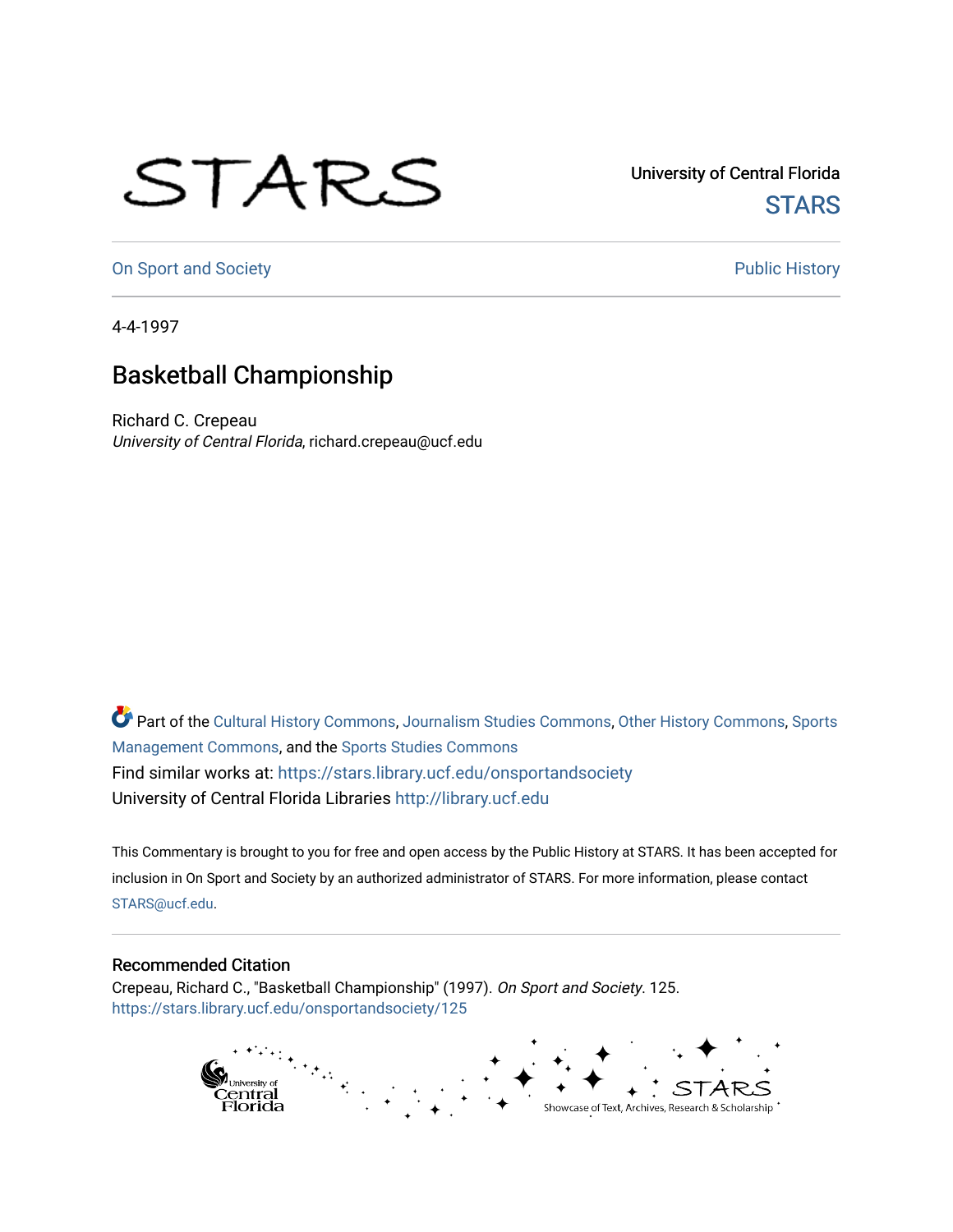SPORT AND SOCIETY BROADCAST FOR FRIDAY APRIL 4, 1997 WUCF-FM 89.9 ORLANDO, FLORIDA (7:55 a.m. and 5:55 p.m.)

Championship games should be close and intense with the players giving every ounce of their energy and coaches struggling to adjust and readjust as the game unfolds. The only flaws in this year's struggle between the Wildcats of Kentucky and Arizona were provided by CBS which continues to be unable to identify its best announcers and commentators, and whose broadcasting crew has grown like kudzu in August.

Two things especially stick with me in the wake of this tournament: the way in which college basketball is beginning to resemble the pros and the dominating presence of Rick Pitino.

Although the skill levels are not as high as the pros, the level of college play has jumped as players have become bigger and faster. The result has been an adjustment of the officiating which allows for more physical pounding and a resulting inconsistency in the calling of fouls. The pushing and shoving for position in the middle has become nearly Ewingesque, and the meat-grinder runs full force during rebounding. The result has been no-calls on the physical play inside, often followed by the phantom touch-foul in the open court. The inconsistency is baffling and maddening to partisan fans or to those who don't regularly watch the NBA.

Like the NBA the college game has seen the replacement of the three second violation, by the four or five second violation. Travelling is moving toward the endangered species list except on a good stutter-step when the officials get fooled, or when it is called for no apparent reason. This occurs because, as in the NBA, college officials are randomly programed to make that call once or twice a game. Palming, or carrying the ball, has vanished entirely, going the way of the double-dribble and the two- handed set-shot.

Who knows, someday soon at a college game you may even here the announcer say, "First in the last two minutes."

As for Rick Pitino it seems to me that this was his tournament, or at least his final four. For several days before the start of play at the RCA Dome, most of the discussion centered on whether or not Minnesota could handle the press, and then if Arizona having handled North Carolina and Kansas could handle the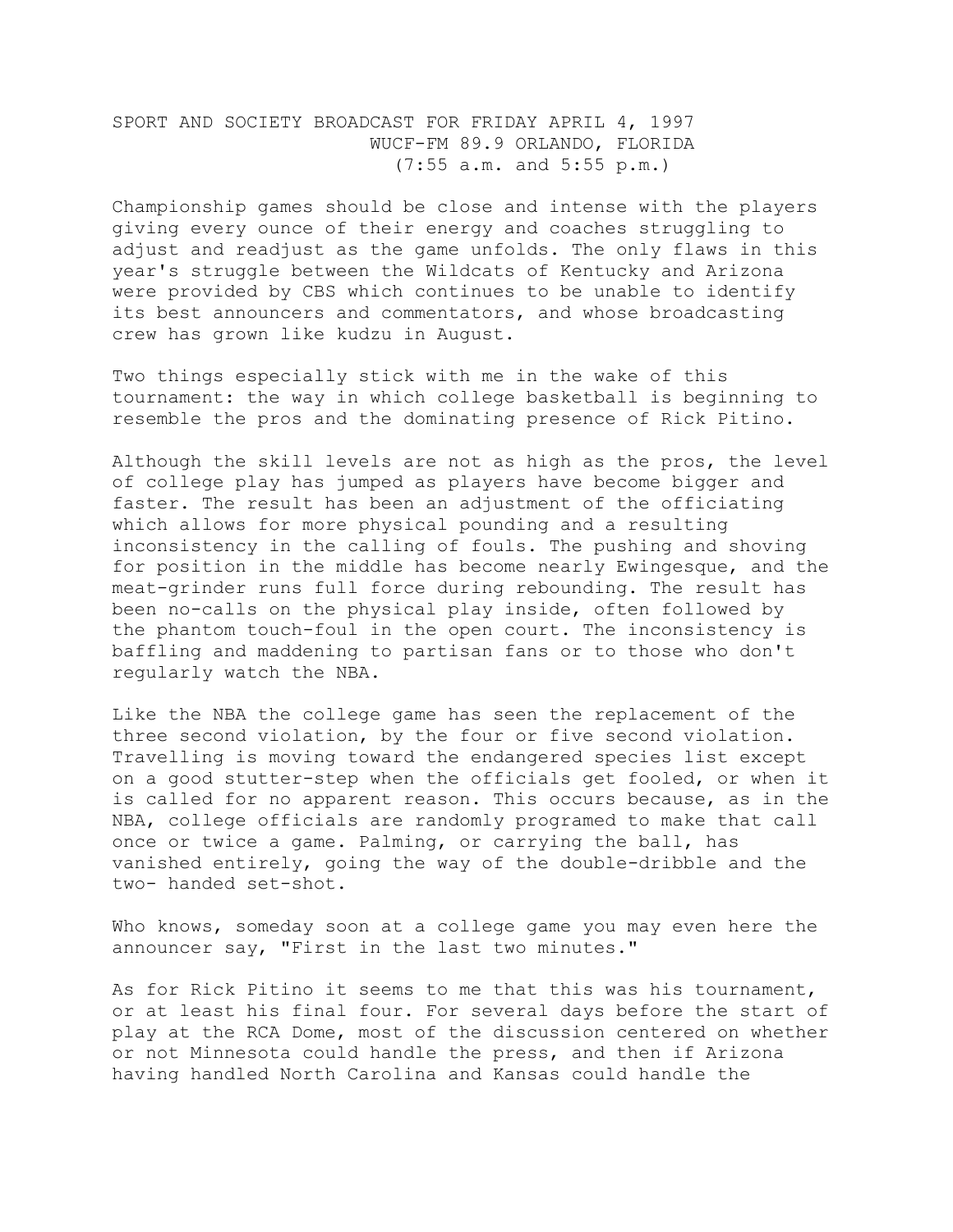Kentucky press. Minnesota could not, while Arizona could. The Gophers had nearly 30 turnovers while Arizona had only 18, with very few caused by the Kentucky pressure in the back-court.

The press has become a trademark of Pitino teams. The trapping, the closing of passing lanes, and the constant pressure on the ball, left Minnesota gasping for air. Arizona, however, had several players who could break the defense with ball-handing abili ties and good court sense. Like all defenses, it can be broken and the opponent can be made to pay. Arizona's guards drove through the press, or skillfully passed over it, creating three-on-one advantages in the front court several times, while they almost never got trapped or made a pass in panic.

Pitino's press reminds everyone that defense generally wins games, and the presence of John Wooden at halftime of the telecast reminded me of the tremendous zone-press that UCLA used over its glory years to dismantle the offensive plans of its opponents. Wooden explained what makes this work, when he said that the first thing he looked for when recruiting was to find players who were faster at their position than anyone else at that position. You can teach quickness, but not speed. Certainly this is one of the great strengths of this Kentucky team.

The second thing Wooden wanted was a player who looked for the pass first, and then for the shot. Wooden knows that basketball is still a team game. Pitino's comment that he will no longer recruit players who want to go the pros after one or two years in college, makes a similar statement.

This final four was made up of teams that play very good team basketball. The towering individual stars of the college game were either at home watching on TV or already in the NBA.

Kentucky's offense made excellent use of screens and cuts to get the open shot, and dominant rebounding which is a function of both effort and positioning, or blocking-out. These are skills that are taught, and Pitino does an excellent job on both.

I was also impressed by Rick Pitino in defeat, saying that he was proud of his team and their effort, and congratulating Arizona for an excellent game. There was no whinning about the injuries that ravaged his team, only pride in a Kentucky team that gave every ounce of its effort, talent, and skill, only to come up short. It may have been his finest coaching job as well as a sign that he is maturing as coach and a person.